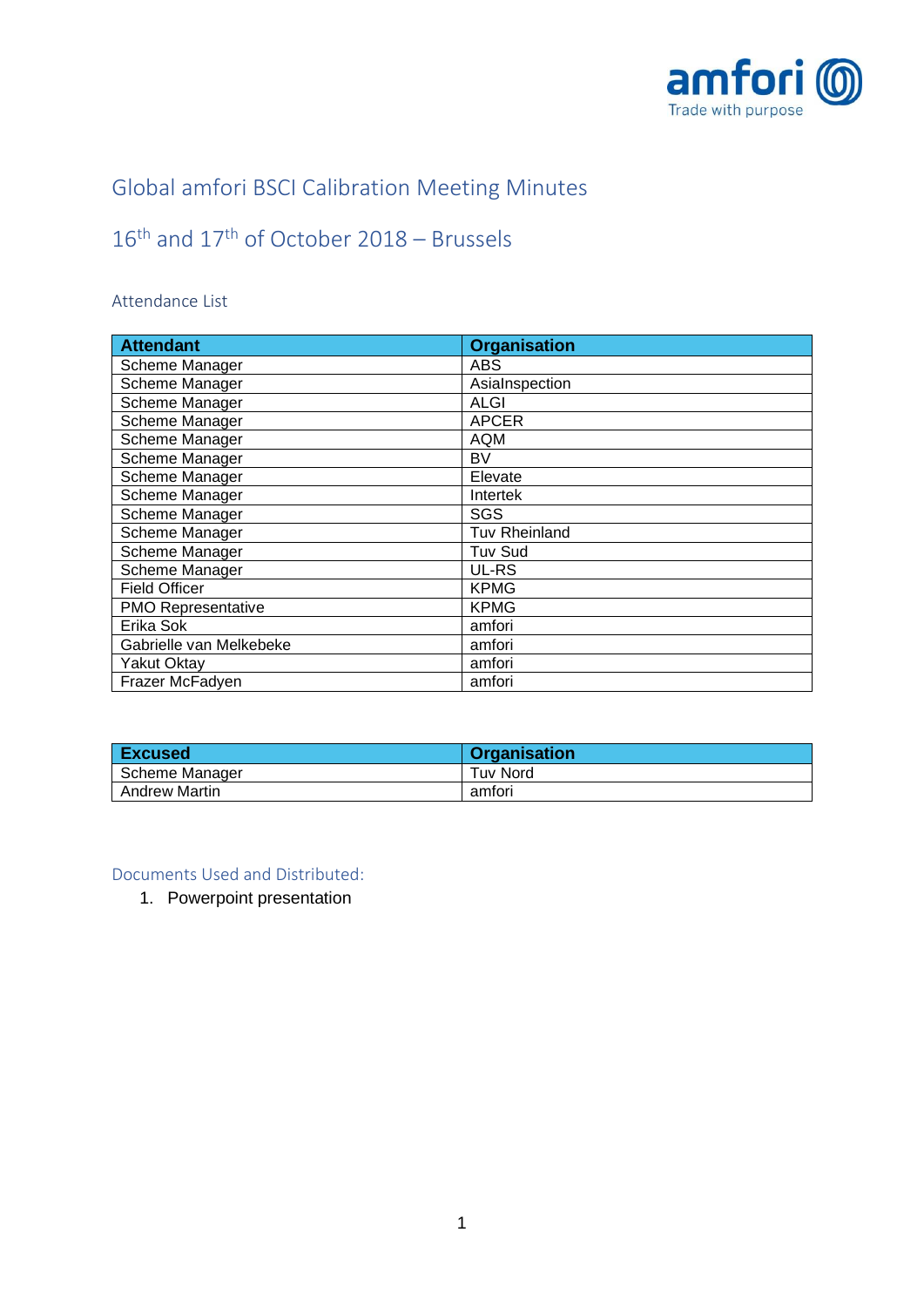

#### **DAY 1 – 16 OCTOBER 2018:**

| Agenda Item   HR update and new | <b>Presenter</b> | <b>Erika Sok</b> |
|---------------------------------|------------------|------------------|
| amfori structure                |                  |                  |

Summary : The latest HR updates were provided, and the amfori organizational transformation was presented.

| Question/Comment                  | <b>Answer</b>                    |
|-----------------------------------|----------------------------------|
| Where is the administrator based? | In Brussels.                     |
| What does PMO mean?               | <b>Project Management Office</b> |

|  | <b>Agenda Item   Quality Updates</b> | Presenter | Yakut Oktay &<br><b>Frazer McFadyen</b> |
|--|--------------------------------------|-----------|-----------------------------------------|
|--|--------------------------------------|-----------|-----------------------------------------|

Summary : External reporting AQP Workshop, and short presentation of the amfori KPI tracker

| <b>Question/Comment</b>                                                                                                   | <b>Answer</b>                                                                                                                                                 |
|---------------------------------------------------------------------------------------------------------------------------|---------------------------------------------------------------------------------------------------------------------------------------------------------------|
| There are deadlines on the emails that we<br>receive. Does this mean all these deadlines<br>are checked for KPI tracking? | For the time being we only check the 24-<br>hour KPI from amfori side. For<br>RCA/CAP/investigations, the set deadline is<br>tracked by both amfori and KPMG. |
| How many disputes have you received so<br>far? (directed to KPMG)                                                         | So far 2 disputes.                                                                                                                                            |

| <b>Agenda Item   Stories from Quality</b> | <b>Presenter</b> | <b>Fanshu Yang &amp;</b> |
|-------------------------------------------|------------------|--------------------------|
| <b>Activities</b>                         |                  | Deepa Dulani             |

Summary : Intertek and UL-RS have presented their experience with the Audit Quality Programme so far.

| <b>Question/Comment</b>                                                      | <b>Answer</b>                                                                                                                                                                                              |  |  |
|------------------------------------------------------------------------------|------------------------------------------------------------------------------------------------------------------------------------------------------------------------------------------------------------|--|--|
| <b>Intertek</b>                                                              |                                                                                                                                                                                                            |  |  |
| It will be difficult for the Scheme Manager<br>have oversight on everything. | The Scheme Manager does not have to be<br>in the loop of everything, but there needs to<br>be a general knowledge about how things<br>work in the company with regard to amfori<br><b>BSCI</b> operations. |  |  |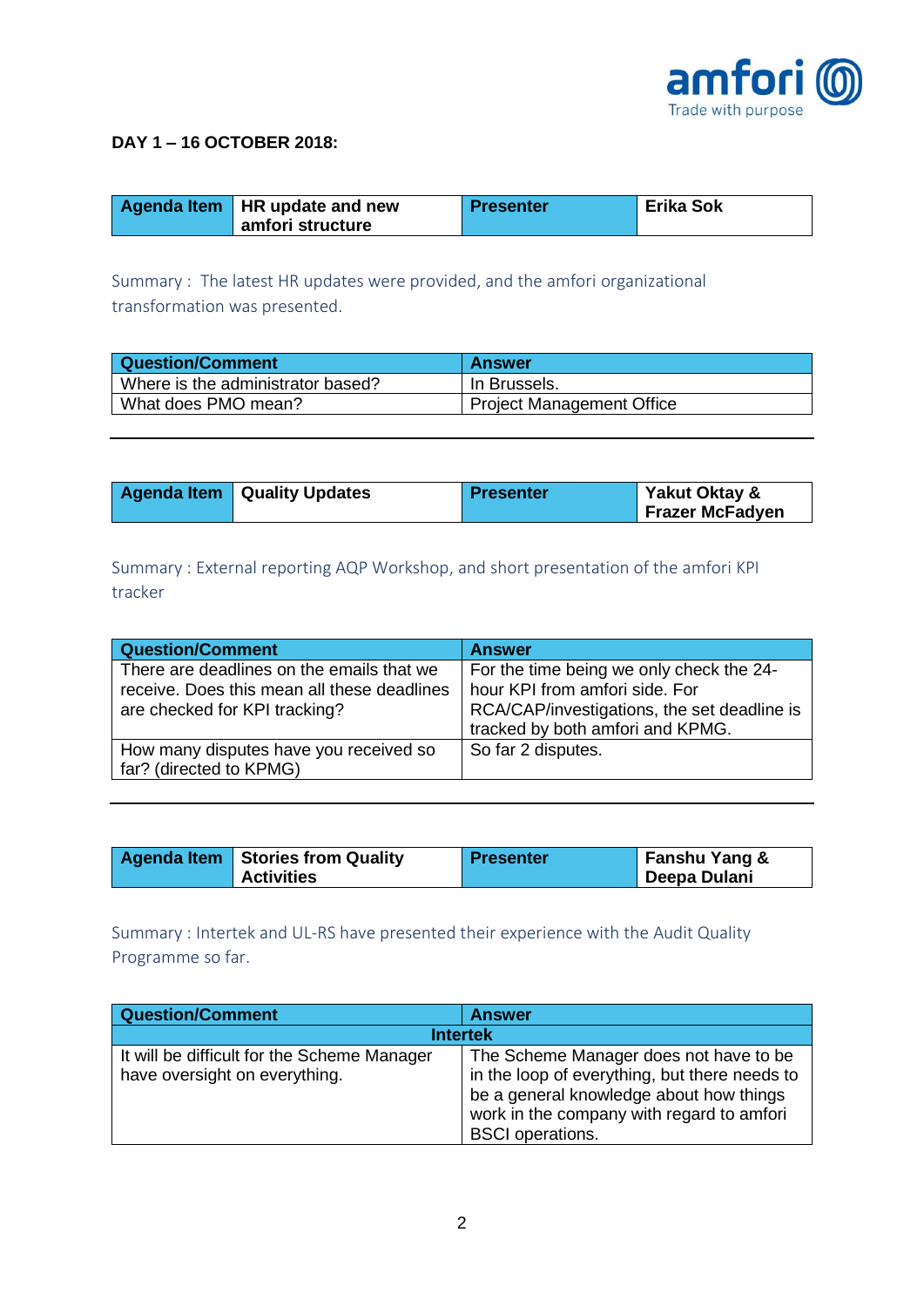

| What happens if the Scheme Manager<br>changes, the BMO moves to another,<br>country, etc?<br>How are the Local Offices sampled?                               | The programme would continue as it is. We<br>believe that the companies would need to<br>have proper handover processes, and we<br>would expect that the knowledge and<br>history are passed onto the new person.<br>This year we started with offices with more<br>audit volume. By the end of the year, we                                    |
|---------------------------------------------------------------------------------------------------------------------------------------------------------------|-------------------------------------------------------------------------------------------------------------------------------------------------------------------------------------------------------------------------------------------------------------------------------------------------------------------------------------------------|
|                                                                                                                                                               | have shifted to the more risk-based<br>approach we wanted to work with. We look<br>at the data we have, the information we<br>receive from the outside about an<br>office/region/country, and look at the<br>findings from the previous activities.<br>Until the AC receives the kick-off email from<br>the AP, the location remains tentative. |
|                                                                                                                                                               | <b>UL-RS</b>                                                                                                                                                                                                                                                                                                                                    |
| Why did your LO audit happen after your<br>Witness and Duplicate audits?                                                                                      | There is an ideal sequence to the activities,<br>i.e. OSR, BMO, LO, WA, and DuA, but this<br>sequence is not a "must".                                                                                                                                                                                                                          |
| The level of involvement and oversight<br>expected from the ACs is sometimes<br>unrealistic, even if the Scheme Manager<br>works for the programme full-time. | Reply by another AC: It is more about<br>accessibility.                                                                                                                                                                                                                                                                                         |

| Agenda Item   Quality Updates (cont'd) | Presenter | <b>Frazer McFadyen &amp;</b><br>John Wilkes |
|----------------------------------------|-----------|---------------------------------------------|
|----------------------------------------|-----------|---------------------------------------------|

## Summary : Updates from KPMG on data and finding trends

| <b>Question/Comment</b>                                                                                                         | <b>Answer</b>                                                                                                                                                                                                                                                                 |
|---------------------------------------------------------------------------------------------------------------------------------|-------------------------------------------------------------------------------------------------------------------------------------------------------------------------------------------------------------------------------------------------------------------------------|
| For the audit packages, sometimes we<br>have 1000 pictures. What would you like to<br>see in the file; a sample, or everything? | For Witness Audits, you wouldn't need as<br>much, but with Duplicate Audit, indeed all<br>available documents and photos would be<br>useful.<br>The excessive document issue is more<br>about the office level activities, where we<br>really need to work through the files. |
| Would you inform the AC if the KPI is not<br>met, that you are recording it?                                                    | It is good feedback. We are happy to take<br>on board.                                                                                                                                                                                                                        |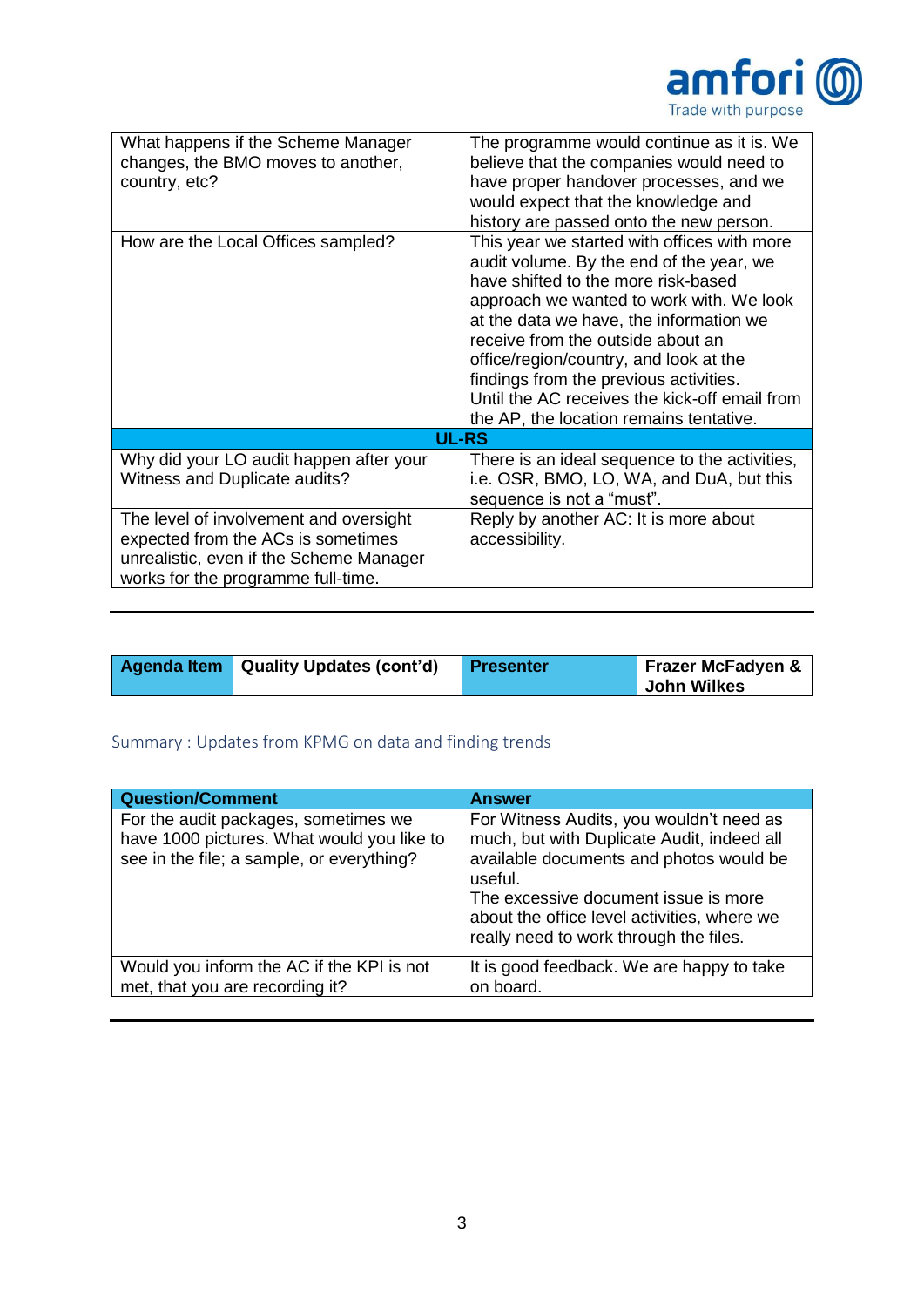

| Agenda Item   IT user feedback | <b>Presenter</b> | <b>Erika Sok</b> |
|--------------------------------|------------------|------------------|

Summary : Scheme Managers were split into 4 groups of 3 and will spend 20 minutes with the IT Service Provider that is building the new amfori Platform to provide feedback.

| Agenda Item   amfori Academy | <b>Presenter</b> | Gabrielle van<br>Melkebeke &<br><b>Adrian Poher</b> |
|------------------------------|------------------|-----------------------------------------------------|
|------------------------------|------------------|-----------------------------------------------------|

## Summary : presentation of auditor volume per top 15 countries of audit

| <b>Question/Comment</b>                      | <b>Answer</b>                                  |
|----------------------------------------------|------------------------------------------------|
| To ACs: do you like the changes to the       | Some ACs are unaware of the changes, but       |
| academy?                                     | those who use it like the improved visibility. |
| Can SMs have automatic updates on new        | Yes, this is possible.                         |
| videos uploaded to the academy?              |                                                |
| Why can't the full system manual be          | This is based on feedback from the last        |
| downloaded as one document?                  | version of the system manual                   |
| If SMs see training is available and the     | Yes, please do this.                           |
| number of sign ups is low, would you like us |                                                |
| to tell you if we plan on sending an auditor |                                                |
| we are recruiting but is not yet uploaded to |                                                |
| the platform?                                |                                                |
| When will 2019 training plans be             | Trainings are published two months in          |
| published?                                   | advance. So, in November, January's            |
|                                              | training will be published.                    |
| What are the minimum numbers for a 5-day     | Between 8-10 auditors, depending on            |
| auditor training to go ahead                 | geography and the trainers.                    |
| It's not too easy to build up the audit      | We are open for exception requests if the      |
| number needed so quickly in certain          | country is an up-and-coming one. We also       |
| regions.                                     | let you know when there are such               |
|                                              | countries, so that we can work together to     |
|                                              | build capacity.                                |
| When we ask for an exception, and upload     | Yes, that is correct.                          |
| everything on the Academy, if the profile is |                                                |
| accepted, does this mean that the            |                                                |
| exception is accepted?                       |                                                |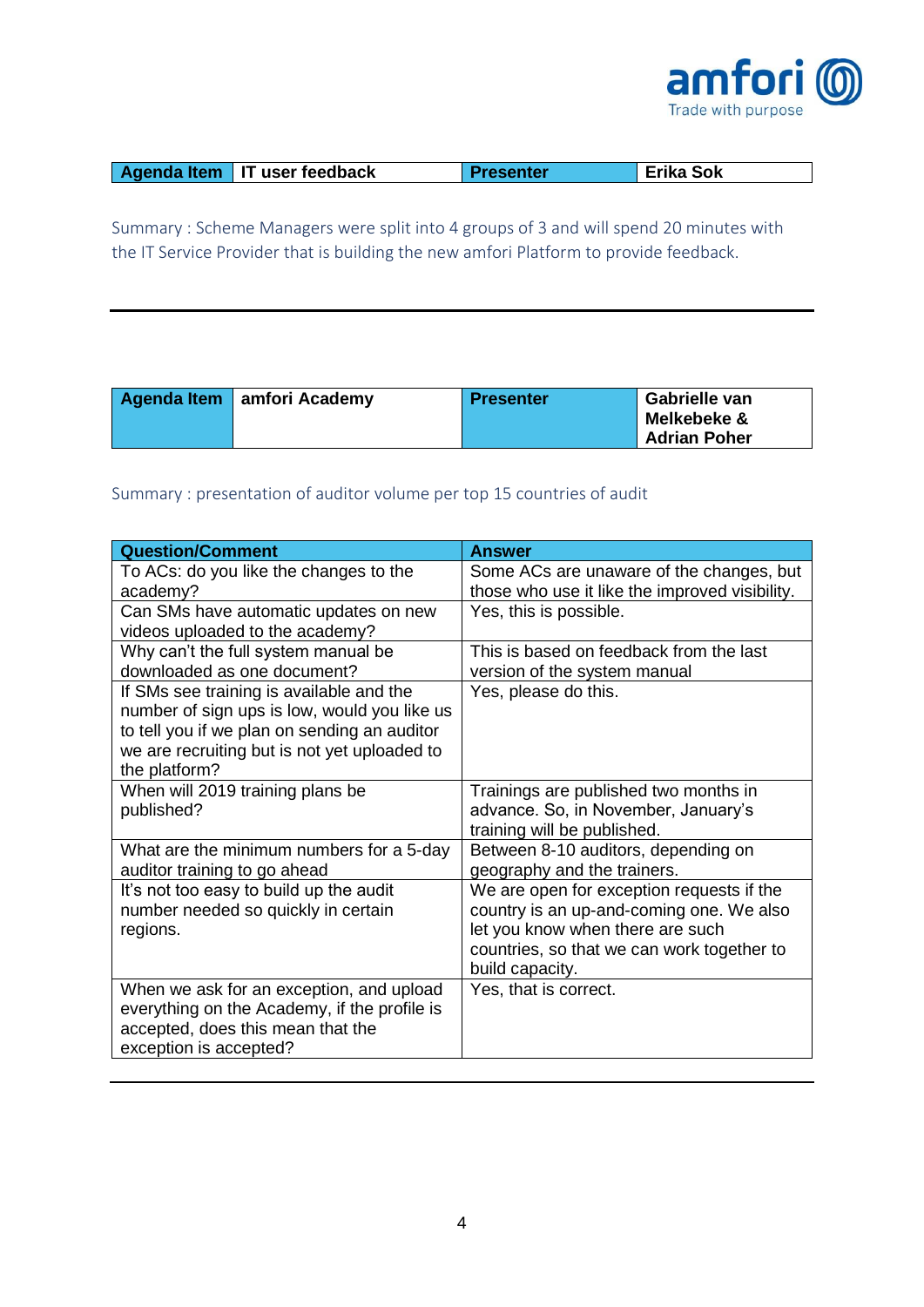

| Agenda Item   Maintenance of | <b>Presenter</b> | Gabrielle van    |
|------------------------------|------------------|------------------|
| Proficiency                  |                  | <b>Melkebeke</b> |

| <b>Question/Comment</b>                      | <b>Answer</b>                              |
|----------------------------------------------|--------------------------------------------|
| There is currently only one topic, will more | Yes.                                       |
| be added?                                    |                                            |
| Should every auditor complete the same       | Zero Tolerance will always be mandatory,   |
| topics, or will this be varied depending on  | but yes targeted training may be developed |
| their geographical location, for example?    | based on ACs and different needs.          |
| If new modules come out, do qualified        | No, the MOP is on a 24-month cycle         |
| auditors need to take it?                    |                                            |
| Will auditors require reminders?             | Yes, and scheme managers will be           |
|                                              | provided with reminders too.               |

| <b>Agenda Item   Operational Questions</b> | <b>Presenter</b> | <b>Yakut Oktay</b> |
|--------------------------------------------|------------------|--------------------|
| from ACs: Self-Study                       |                  |                    |

Summary : Operational questions that were received from multiple ACs were brought to forum to create consensus.

| <b>Question/Comment</b>                                                                                             | <b>Answer</b>                                                                                                                                                                                      |
|---------------------------------------------------------------------------------------------------------------------|----------------------------------------------------------------------------------------------------------------------------------------------------------------------------------------------------|
| What do we mean by 'on a sample basis?'                                                                             | At least one piece from each type. But, if<br>there's a finding on this sample it has to<br>show the finding                                                                                       |
| Do 'Names' refer to brand or persons                                                                                | We will confirm this with our GDPR<br>specialist and IT manager. We will revert<br>their solution to ACs for approval.                                                                             |
| Some certificates show workers face and id<br>number, so can we still upload this to the<br>platform?               | Please keep such certificates in the audit<br>file, but do not upload on the platform. They<br>should still be available for review if a<br>member, amfori, or the AP requests.                    |
| If the payroll/working hour logs include<br>workers names, do we need to blur this<br>information before uploading? | We will confirm this with our GDPR<br>specialist and IT manager. We will revert<br>their solution to ACs for approval.                                                                             |
| Should the whole text of policy/procedures<br>be attached or just the cover page and<br>content?                    | If there is a finding related to the<br>policy/procedure, please include the cover<br>page and the relevant text. If there is no<br>finding identified, then only the cover page<br>is sufficient. |
| If the comparison between the living wage<br>that the auditor has calculated and the                                | NO:                                                                                                                                                                                                |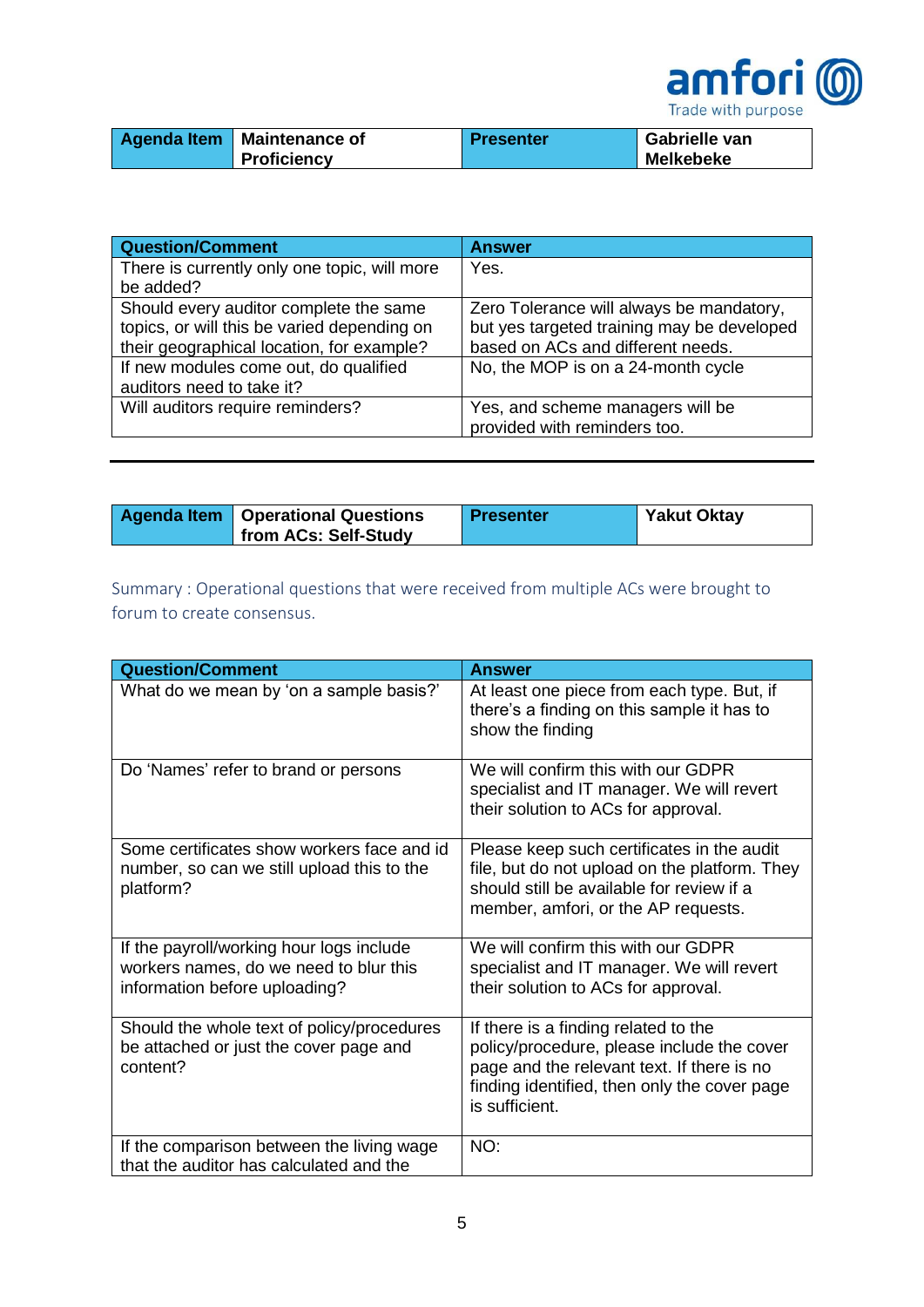

| actually being paid shows that workers are<br>not receiving living wage a finding is not<br>raised? In which cases Q.5.4 is answered<br>no or partially? | The producer has no understanding<br>of living wage, has made no<br>calculation or plan, and the total<br>remuneration (the breakdown is<br>available under question 5.4<br>guidance) does not meet the living<br>wage calculated by the auditor.<br>PARTIALLY:<br>The producer understands what<br>living wage is, and may or may not<br>have attempted a calculation. The<br>producer may have created a plan<br>for payment of living wages to the<br>workers, with a realistic timeline.<br>The total remuneration partially<br>meets the living wage calculated by<br>the auditor, i.e. a percentage of the<br>population receives a decent wage.<br>YES:<br>The producer has a good<br>1-<br>understanding of the living wage,<br>calculated the living wage for its<br>facility, and has a realistic plan to<br>provide living wages. All workers<br>receive a total remuneration that<br>meets the living wage calculated by<br>the auditor.<br>2- The producer does not have an idea<br>about what living wage is, but the<br>total remuneration meets/exceeds<br>the living wage calculated by the<br>auditor. |
|----------------------------------------------------------------------------------------------------------------------------------------------------------|--------------------------------------------------------------------------------------------------------------------------------------------------------------------------------------------------------------------------------------------------------------------------------------------------------------------------------------------------------------------------------------------------------------------------------------------------------------------------------------------------------------------------------------------------------------------------------------------------------------------------------------------------------------------------------------------------------------------------------------------------------------------------------------------------------------------------------------------------------------------------------------------------------------------------------------------------------------------------------------------------------------------------------------------------------------------------------------------------------------------------|
| is there a new approach that the whole PA                                                                                                                | There is no new approach.                                                                                                                                                                                                                                                                                                                                                                                                                                                                                                                                                                                                                                                                                                                                                                                                                                                                                                                                                                                                                                                                                                |
| needs to be re-evaluated during a FA.                                                                                                                    | If, in the previous audit, the previous PA<br>was rated A with no findings, then this PA<br>should be rated as "not rated" during the<br>follow-up.<br>If there is even one finding in a PA, the<br>auditor must conduct their due diligence<br>about that PA, and rate all the relevant<br>questions in the PA.<br>If the audit is limited extent, the auditor<br>doesn't need to look at the other PAs. The                                                                                                                                                                                                                                                                                                                                                                                                                                                                                                                                                                                                                                                                                                            |
|                                                                                                                                                          | PAs that are not included in the scope must<br>keep their original rating.                                                                                                                                                                                                                                                                                                                                                                                                                                                                                                                                                                                                                                                                                                                                                                                                                                                                                                                                                                                                                                               |
| Do the auditors need to use the Anker<br>methodology, or can they accept a                                                                               | The auditors can use any methodology that<br>is accepted by the wider auditing                                                                                                                                                                                                                                                                                                                                                                                                                                                                                                                                                                                                                                                                                                                                                                                                                                                                                                                                                                                                                                           |
| methodology accepted by the wider<br>community?                                                                                                          | community.<br>They can also directly use the Anker figures<br>for the countries whose calculations are<br>already finalised by the Ankers.                                                                                                                                                                                                                                                                                                                                                                                                                                                                                                                                                                                                                                                                                                                                                                                                                                                                                                                                                                               |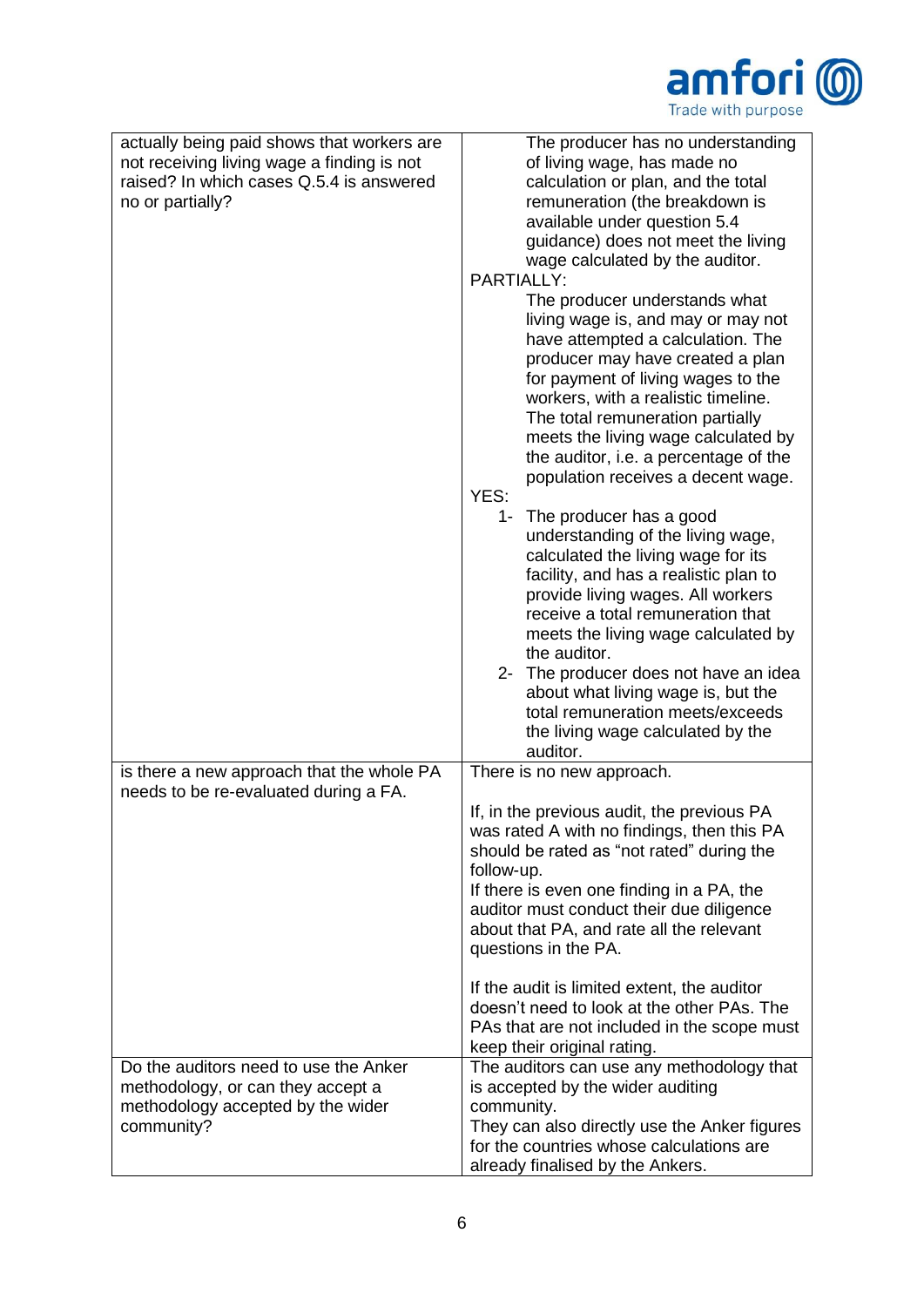

**ACTION:** amfori Secretariat will check the "Names" and "logs" questions internally, and communicate the solution with the ACs accordingly.

### **DAY 2 – 17 OCTOBER 2018:**

| Agenda Item   Invoicing of 2019 | <b>Presenter</b> | <b>Frazer McFadyen</b> |
|---------------------------------|------------------|------------------------|
| <b>Information Handling</b>     |                  |                        |
| Sanctions                       |                  |                        |

Summary : Information on how the quality activities will be invoiced in 2019, the new workflow for handling information, and an open conversation about sanction handling in 2018.

| <b>Question/Comment</b>                      | <b>Answer</b>                                     |  |
|----------------------------------------------|---------------------------------------------------|--|
| <b>Quality Invoices 2019</b>                 |                                                   |  |
| Do the ACs have 30 days to pay the           | Yes. This is noted in the framework               |  |
| invoice?                                     | contract.                                         |  |
| How are the invoices handled with new        | There is a separate methodology.                  |  |
| <b>Auditing Companies?</b>                   |                                                   |  |
| Will the breakdown of the costs remain the   | Yes, 50% office level, and 30% field level.       |  |
| same?                                        |                                                   |  |
| Will the invoices be sent in April?          | Yes.                                              |  |
| What will happen if the activity forecast    | It will be communicated, and a new invoice        |  |
| changes?                                     | will be sent out.                                 |  |
|                                              | <b>Information handling</b>                       |  |
| Do you want amfori to share email with no    | Yes                                               |  |
| supportive evidence to AC?                   |                                                   |  |
| What do you mean by a correct CAP?           | If the action is logical and justifiable. This is |  |
|                                              | really just a sense check                         |  |
| <b>Sanctions</b>                             |                                                   |  |
| Letter gives overview and next steps. But if | Comments are noted and will be included in        |  |
| there is any change, it would be good to     | the Sanction SOP under development                |  |
| have an update.                              |                                                   |  |
| What is required is needed and how.          |                                                   |  |
| <b>Timelines</b>                             |                                                   |  |
| Communication transparent                    |                                                   |  |
| Process for communication to be set up       | Comments are noted and will be included in        |  |
| clearly                                      | the Sanction SOP under development                |  |
| Next step and how the CAP are evaluated?     | Comments are noted and will be included in        |  |
|                                              | the Sanction SOP under development                |  |
| Before the case goes to the sanction         | The current process includes meeting and          |  |
| council, having a last chance to discuss?    | discussion before reaching out to the             |  |
|                                              | Sanction Council. The Sanction process will       |  |
|                                              | formalise it more clearly                         |  |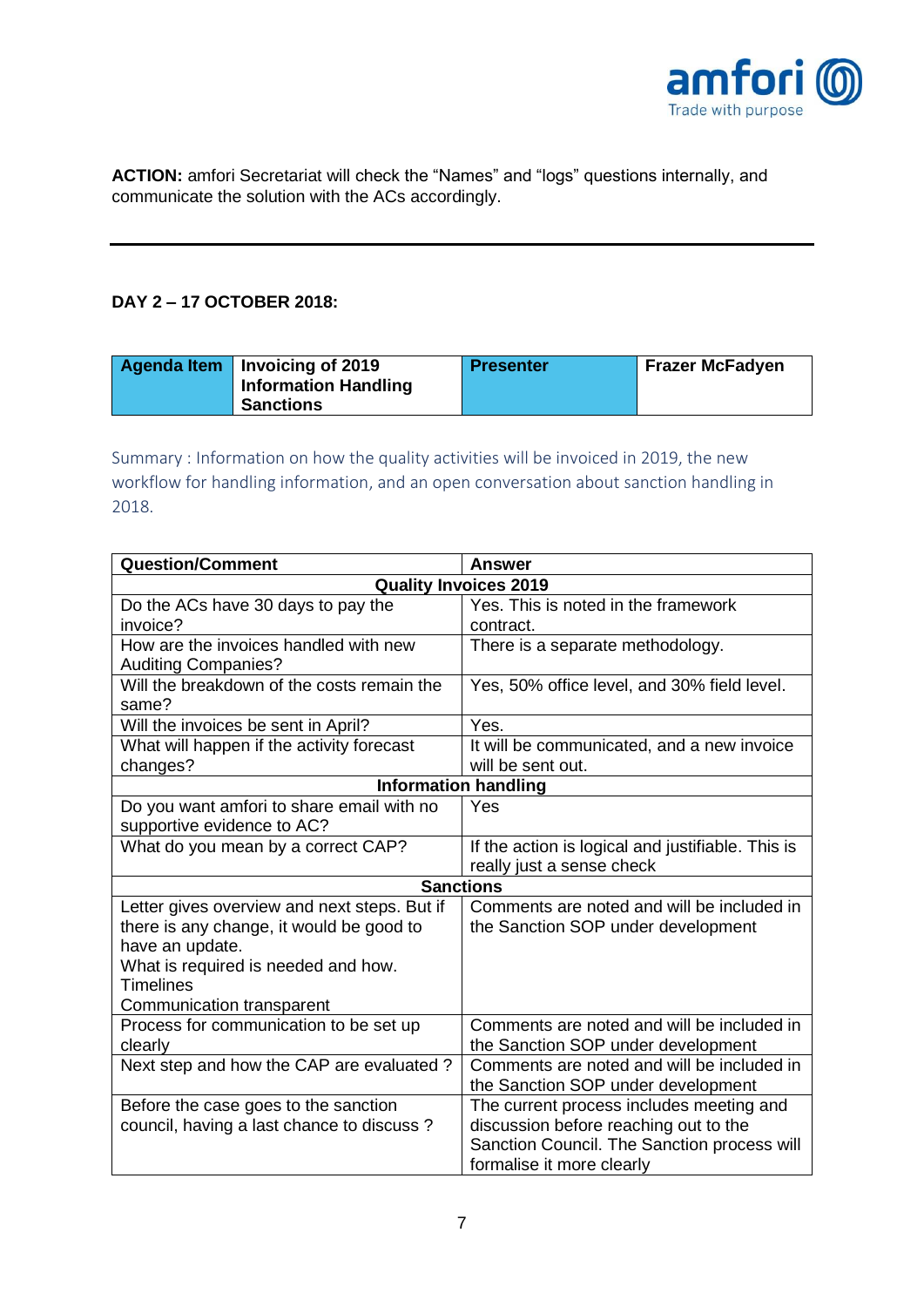

| Agenda Item   AP: Data Analytics | <b>Presenter</b> | <b>John Wilkes</b> |
|----------------------------------|------------------|--------------------|
|                                  |                  |                    |

| <b>Question/Comment</b>                        | <b>Answer</b>                                 |
|------------------------------------------------|-----------------------------------------------|
| What are the categories on the blank/null      | This is all categories                        |
| answers                                        |                                               |
| Is this based on samples of audit reports?     | This is based on every report submitted to    |
|                                                | the platform                                  |
| Is the minimum duration is based on the        | Yes, this is based on the duration of full    |
| auditors' attendance?                          | audits as defined in the system manual        |
| It may be caused by the audit plan being       | * (Andreas): This is clarified in the new     |
| incorrect through poor information received    | system manual                                 |
| prior to the audit. This would be reflected in |                                               |
| the report                                     | * Some exceptions are acceptable, but we      |
|                                                | focus on the big picture so anomalies are     |
|                                                | excluded.                                     |
| Is this the real data?                         | Yes                                           |
| Do you have a minimum sample?                  | No, it's 100%                                 |
| It would be good to have a comparison          | This is the premise of the reliability score  |
| between individual ACs and the average         |                                               |
| A high proportion of C is not often the ACs    | Data analysis will only ever be used to       |
| fault, the grading system makes it more        | guide activities or onsite conversations.     |
| difficult                                      | These analyses won't be used in isolation.    |
| Does this graph only include full audits?      | This is for all audits                        |
| It would be worth having the follow up         | This is something that we are looking to      |
| audits in a separate table because             | develop. Although the majority of audits are  |
| improvement is different.                      | first audits so that data set is far smaller. |
| How often will you provide updates?            | We will aim for quarterly updates             |

| Agenda Item   Reliability Score | <b>Presenter</b> | <b>Frazer McFadyen</b> |
|---------------------------------|------------------|------------------------|

| <b>Question/Comment</b>                               | <b>Answer</b>                                                                                                                                                                                                                                           |
|-------------------------------------------------------|---------------------------------------------------------------------------------------------------------------------------------------------------------------------------------------------------------------------------------------------------------|
| Will this be communicated externally?                 | At the moment it will not, but in the future it<br>might - once everyone feels comfortable<br>and once the members are also educated<br>about how to interpret the RS result.                                                                           |
| What is the purpose of the Reliability Score<br>(RS)? | The RS will be used as part of risk<br>assessments for each auditing company<br>and be taken into consideration when<br>allocating quality activities. There will also<br>be a project group in 2019 to decide how to<br>communicate this with members. |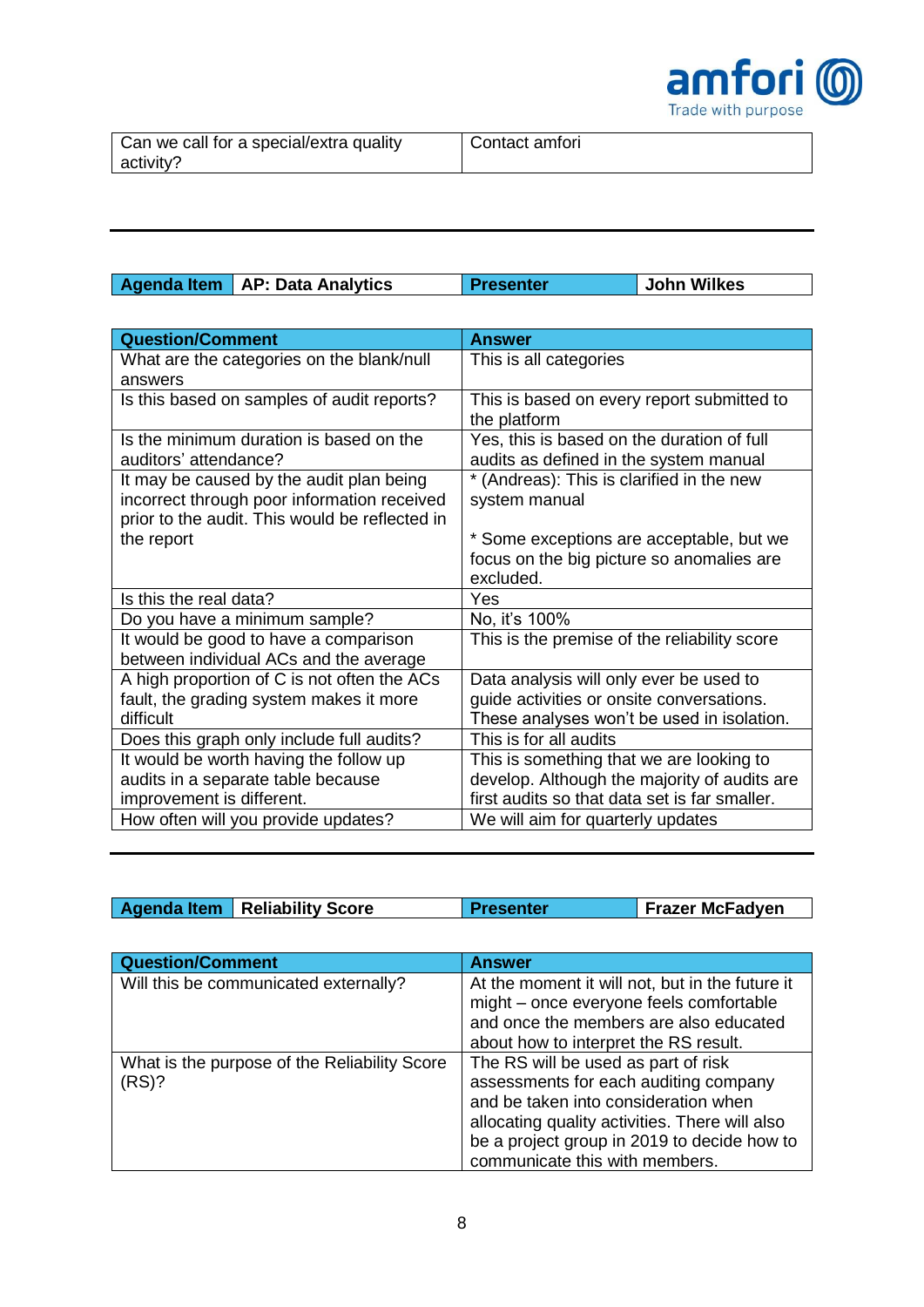

| Is the score of the BMO and the LO the<br>same in the same document?                                                                                                                              | Yes, the results from all quality activities will<br>be included                                                                                                                               |
|---------------------------------------------------------------------------------------------------------------------------------------------------------------------------------------------------|------------------------------------------------------------------------------------------------------------------------------------------------------------------------------------------------|
| How do you manage multiple local office<br>audits?                                                                                                                                                | The scores will be averaged and included in<br>the RS. Although sanction lifting activities<br>will not be included in the RS.                                                                 |
| What if there is contradictory information<br>between the AP and the local office?                                                                                                                | Agreed that there needs to be cleared<br>information in the report so that the Scheme<br>Manager can understand better. It will be<br>discussed with the AP in the next following<br>days.     |
| How often will this be updated?                                                                                                                                                                   | On a monthly basis.                                                                                                                                                                            |
| What does the CAP sheet assess?                                                                                                                                                                   | The CAP assesses the number of CAPs<br>that have been completed by an AP.                                                                                                                      |
| Has the suspension of auditor qualification<br>been taken into consideration here?                                                                                                                | Yes, this will be part of the suspension.                                                                                                                                                      |
| We need a clear definition between global<br>and regional suspension                                                                                                                              | A global suspension is where an AC is<br>suspended from conducting any audits,<br>whereas a regional suspension will be<br>where an AC has only a partial restriction<br>on conducting audits. |
| What about companies that work only in<br>one region? For them this would be then<br>globally and not only regional?                                                                              | This will be regional as it relates to the<br>systems in place to manage a particular<br>country.                                                                                              |
| Idea: to analyse the market shares of audits<br>conducted by AC to determine for them<br>what would be regional and global.                                                                       | This is a good idea                                                                                                                                                                            |
| What about temporary lift of suspension?                                                                                                                                                          | At the point where a suspension is<br>temporarily lifted, the CAP should be mostly<br>completed. Therefore, this will be reflected<br>in the score.                                            |
| Idea: to always have the previous month in<br>the report so that AC's can correlate<br>information                                                                                                | Ongoing tracking will be a key part of the<br>RS.                                                                                                                                              |
| Would adding the caps in both sheets have<br>a double count?                                                                                                                                      | Yes, we will avoid doing this.                                                                                                                                                                 |
| Will the CAP actions carry over from one<br>year to the next if it is incomplete?                                                                                                                 | Potentially, if an AC defines a 24 month<br>completion date then yes. Otherwise CAPs<br>will be redefined at each quality activity.                                                            |
| If I'm suspended to one region only, can I<br>continue applying for expansion in one<br>country? (through the amfori academy)                                                                     | Yes.                                                                                                                                                                                           |
| Scheme Managers would like to see where<br>they are situated compared to other AC's:<br>an 'average'. This helps getting the buy in<br>from top management when they try to<br>implement changes. | We are hesitant to provide this but<br>understand there is a clear want. We will<br>discuss and revert at the next calibration<br>meeting.                                                     |
| Will we be free to show this to our clients?                                                                                                                                                      | Eventually yes, but there will also be a<br>project group in 2019 to decide how to<br>communicate this with members.                                                                           |
| Will you give us our rating?                                                                                                                                                                      | Yes.                                                                                                                                                                                           |
| Will you give us our ranking?                                                                                                                                                                     | Not until we have at least one year of data.                                                                                                                                                   |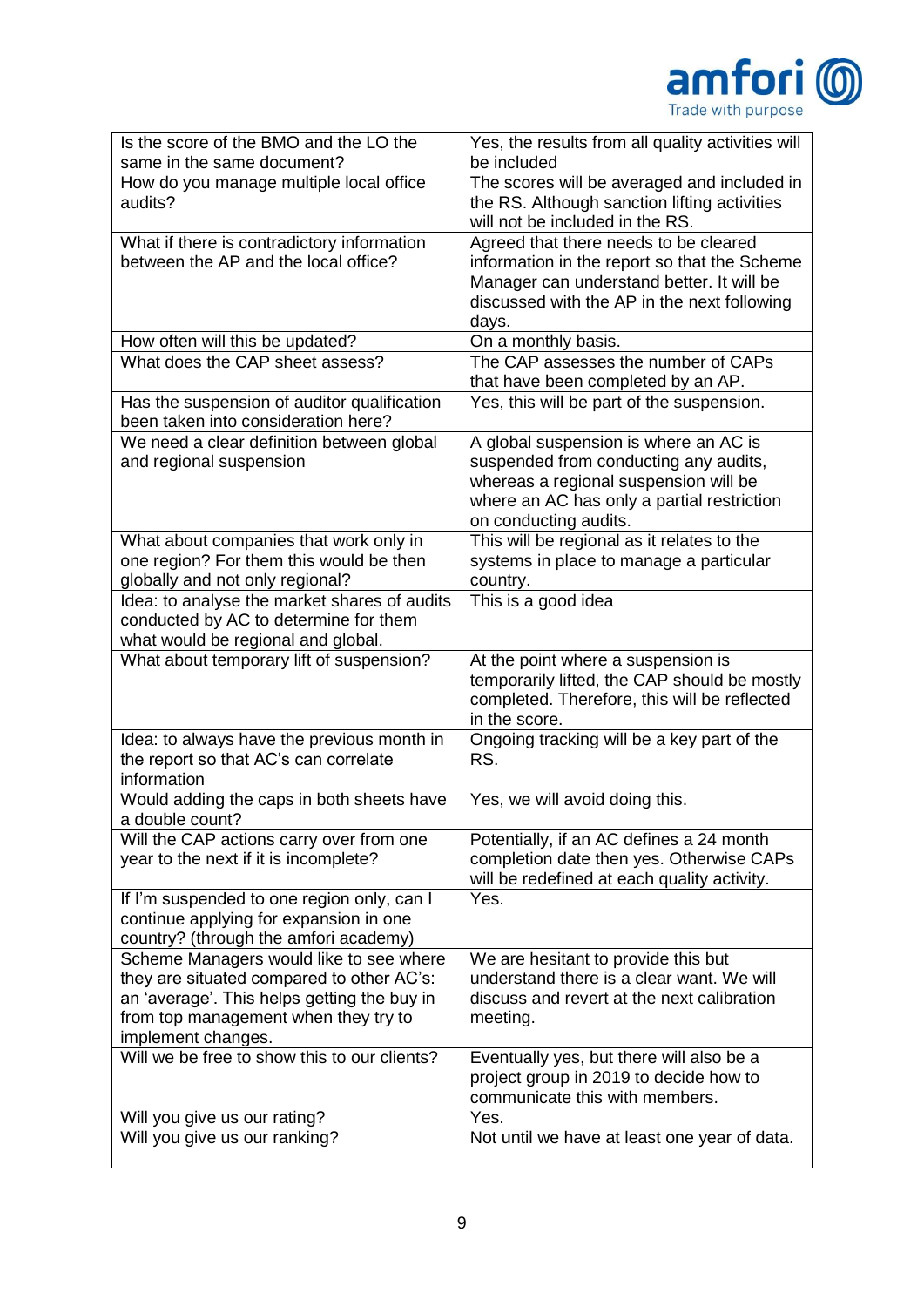

**ACTION:** amfori Secretariat will internally check if there would be a possibility to provide a comparative chart/graph to the Auditing Companies about their Reliability Score. The conclusion to be revealed at the first Global Calibration Meeting of 2019.

| Agenda Item   IT workshop | <b>Presenter</b> | ` Erika Sok |
|---------------------------|------------------|-------------|
|---------------------------|------------------|-------------|

Summary: Consensus was reached that all scheme managers are ok to be part of the feedback group for the IT platform. Details will follow through email.

**GDPR and Young Workers Data Sheet: Do not put any information in the audit report until we communicate further on this. Same goes for the AP regarding quality-based information.** 

| Agenda Item   SPA<br><b>Yakut Oktay</b><br>Presenter |
|------------------------------------------------------|
|------------------------------------------------------|

Summary: A quick feedback session regarding how the SPA is experienced by each Auditing Company.

| <b>Question/Comment</b>                                                                                                                                                                                                                                | <b>Answer</b>                                                                                                                                                                                                                                                                                                                                           |
|--------------------------------------------------------------------------------------------------------------------------------------------------------------------------------------------------------------------------------------------------------|---------------------------------------------------------------------------------------------------------------------------------------------------------------------------------------------------------------------------------------------------------------------------------------------------------------------------------------------------------|
| AC feedback: Process smooth, 80 percent<br>auditors went through the training, no issue<br>with members and producers.<br>5 out of 7 SPAs were conducted by this AC.<br>Tunisia: Follow-up audit conducted as SPA.                                     |                                                                                                                                                                                                                                                                                                                                                         |
| Other AC: 0.5 day is not enough,<br>sometimes it's not a SPA because they<br>have over 100 workers.                                                                                                                                                    | Thank you for the feedback.<br>Regarding the wrong SPA requests, there<br>are two parts to the due diligence; the<br>member's and the AC's. If the member did<br>not complete the due diligence correctly,<br>then the AC must communicate with the<br>member accordingly, and not proceed with<br>the audit until all the information is<br>confirmed. |
| Feedback from Turkey: Is it possible to<br>send a checklist with SPA for preparation<br>purposes? Similar to how the System<br>Manual provides detailed explanation on<br>the expectations from the producer. SPA<br>specific guidance – not annex 12! | Thank you for the feedback. We will explore<br>the options.                                                                                                                                                                                                                                                                                             |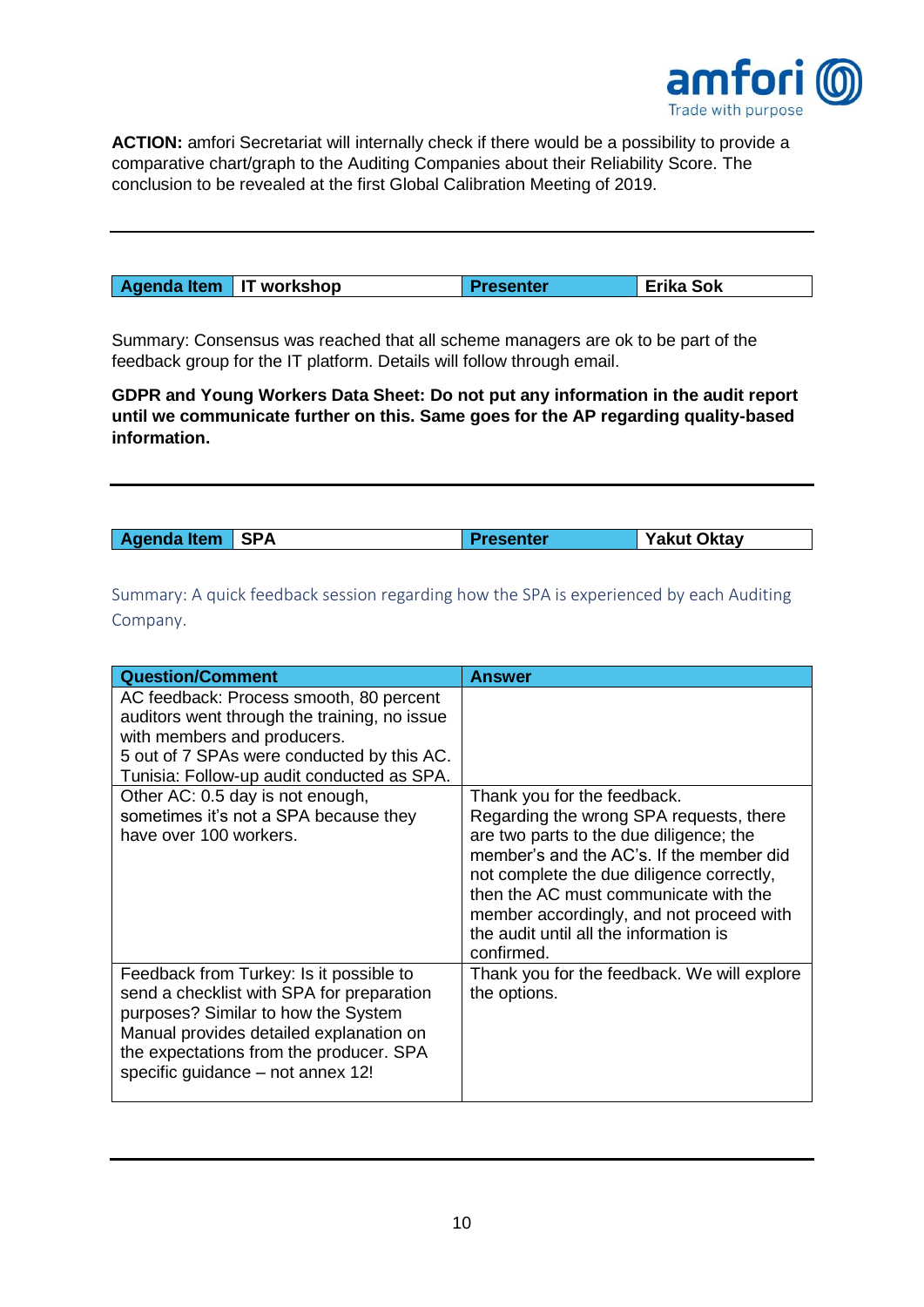

|  | <b>Agenda Item   Special Investigations</b> | Presenter | Gabrielle van<br><b>Melkebeke</b> |
|--|---------------------------------------------|-----------|-----------------------------------|
|--|---------------------------------------------|-----------|-----------------------------------|

Summary :

| <b>Question/Comment</b>                                                                                                                                                                                                                                                                                                                                            | <b>Answer</b>                                                                                                                                                                                                                                                                          |
|--------------------------------------------------------------------------------------------------------------------------------------------------------------------------------------------------------------------------------------------------------------------------------------------------------------------------------------------------------------------|----------------------------------------------------------------------------------------------------------------------------------------------------------------------------------------------------------------------------------------------------------------------------------------|
| Is the report different?                                                                                                                                                                                                                                                                                                                                           | The reporting format is mostly the same.<br>We will ask for detail on different areas<br>depending on the nature of the request.<br>Again, depending on the nature of the<br>request, we may also ask you to not use<br>the normal reporting format, and just fill in a<br>blank page. |
| Does it go through the platform?                                                                                                                                                                                                                                                                                                                                   | Depending on the scope, format, and<br>sensitivity of information, it may be reflected<br>on the platform.                                                                                                                                                                             |
| Is the time allocation like a normal audit?                                                                                                                                                                                                                                                                                                                        | It depends on the case. In the latest case,<br>there was off-site work to be done, so we<br>allocated the time accordingly. There is<br>more flexibility than a normal audit.                                                                                                          |
| Feedback from Scheme Manager on<br>Special Investigation request of September<br>2018:                                                                                                                                                                                                                                                                             |                                                                                                                                                                                                                                                                                        |
| Some of our investigation audits were<br>access denied, but because the Secretariat<br>is in a different time zone, we could only<br>provide this information later. Would it be<br>possible to provide a local contact to ensure<br>that the feedback is provided on time and to<br>define the next steps on-site?<br>Can other audit firms see the investigation | Yes, we are becoming more proactive in<br>this because we need to work closer with<br>you.<br>The auditing team is being more and more<br>involved in the process, so the audit will be<br>more and more structured.<br>Yes                                                            |
| reports on the platform?                                                                                                                                                                                                                                                                                                                                           |                                                                                                                                                                                                                                                                                        |

| Agenda Item   APSCA | <b>Presenter</b> | <b>Erika Sok</b> |
|---------------------|------------------|------------------|

## Summary : Update on APSCA, and potential changes to auditor qualification in 2019.

| <b>Question/Comment</b>                                                                         | <b>Answer</b>                                                                                                                                                                                                                                                                       |
|-------------------------------------------------------------------------------------------------|-------------------------------------------------------------------------------------------------------------------------------------------------------------------------------------------------------------------------------------------------------------------------------------|
| If, by February 2019, we don't have<br>auditors registered with APSCA, they can't<br>do audits? | In principle yes, but we are working with<br>APSCA on this because we know that they<br>are still processing applications from ACs.<br>However, we will have clear guidelines<br>based on what is possible because we<br>know some ACs won't be members despite<br>best intentions. |